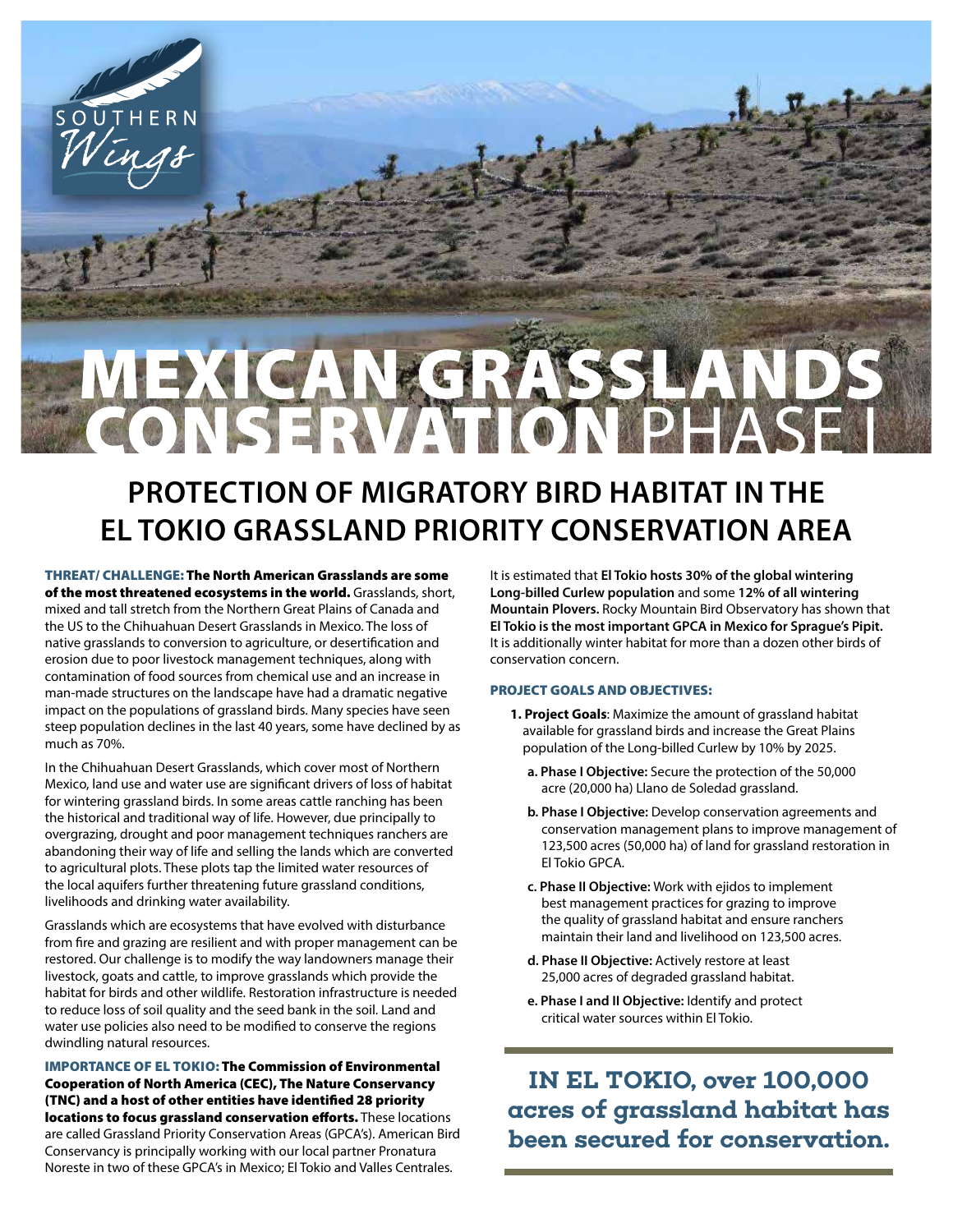SUMMARY OF PHASE I: American Bird Conservancy (ABC) in partnership with Southern Wings has supported Pronatura Noreste (PNE) to successfully protect and restore native desert grasslands in **Mexico's El Tokio GPCA.** This focal conservation area encompasses desert grasslands in the Mexican states of Coahuila, Nuevo Leon, Zacatecas, and San Luis Potosi.

### **Key Actions:**

- Develop conservation agreements with three ejidos to facilitate the creation of ejido reserves as well ejido conservation management plans. The development of these agreements and documents is time intensive but local community buy-in is critical to long term success.
- Through conservation agreements 49,381 acres of the Llano de Soledad grassland has been protected. This is a critical wintering area for many migratory birds and holds the largest remaining Mexican Black tailed Prairie Dog colony, while being one of the most important locations for the Critically Endangered Worthen's Sparrow. The area was designated a "protected area" by the Mexican government, however, there were no formal protections in place.
- ◆ In El Tokio, a total of 115,778 acres have been protected through acquisition or enrolled in conservation agreements. This includes:
	- La Hediondilla ejido where a 4,900 acre reserve for wintering grassland birds was created. Here 490 acres of grasslands are being restored and two new water sources were created for the benefit of migratory birds. Of particular importance is the conservation of a pond which draws in thousands of Long-billed Curlews to forage, and roost.
	- Matehuapil ejido where a 28,829-acre ejido reserve with a 15-year conservation agreement was developed.
	- El Tanque Nuevo Ejido where a 37,867-acre ejido reserve with a 15 -year conservation easement was created.
	- Purchase of Lomas del Gorrion (282 acres) and Cuatro Gorriones (296 acres) properties by ABC and PNE. Of this, 99 acres at the Lomas del Gorrion has been restored for grasslands through implementation of erosion control measure and protection from grazing livestock. These efforts have resulted in increased grass cover leading to improved habitat for birds, other species. The endangered endemic prairie dog has returned and Worthen's Sparrow was also found for the first time in many years to be nesting in the area; a good sign of habitat recovery.

# pro<br>natura

#### PARTNER DESCRIPTION:

Pronatura Noreste is a Mexican nongovernmental, nonprofit organization recognized by the National Council of Science and Technology as a scientific and educational organization. Pronatura Noreste is one of six regional offices of the Pronatura family, and has its headquarters in Monterrey, Nuevo León. The organization was created in 1998 by an Executive Board of Trustees committed to nature conservation. Its mission is the conservation of flora, fauna and priority ecosystems of northeastern Mexico by promoting society's development in harmony with nature. ABC has been working with PNE for the last 10 years.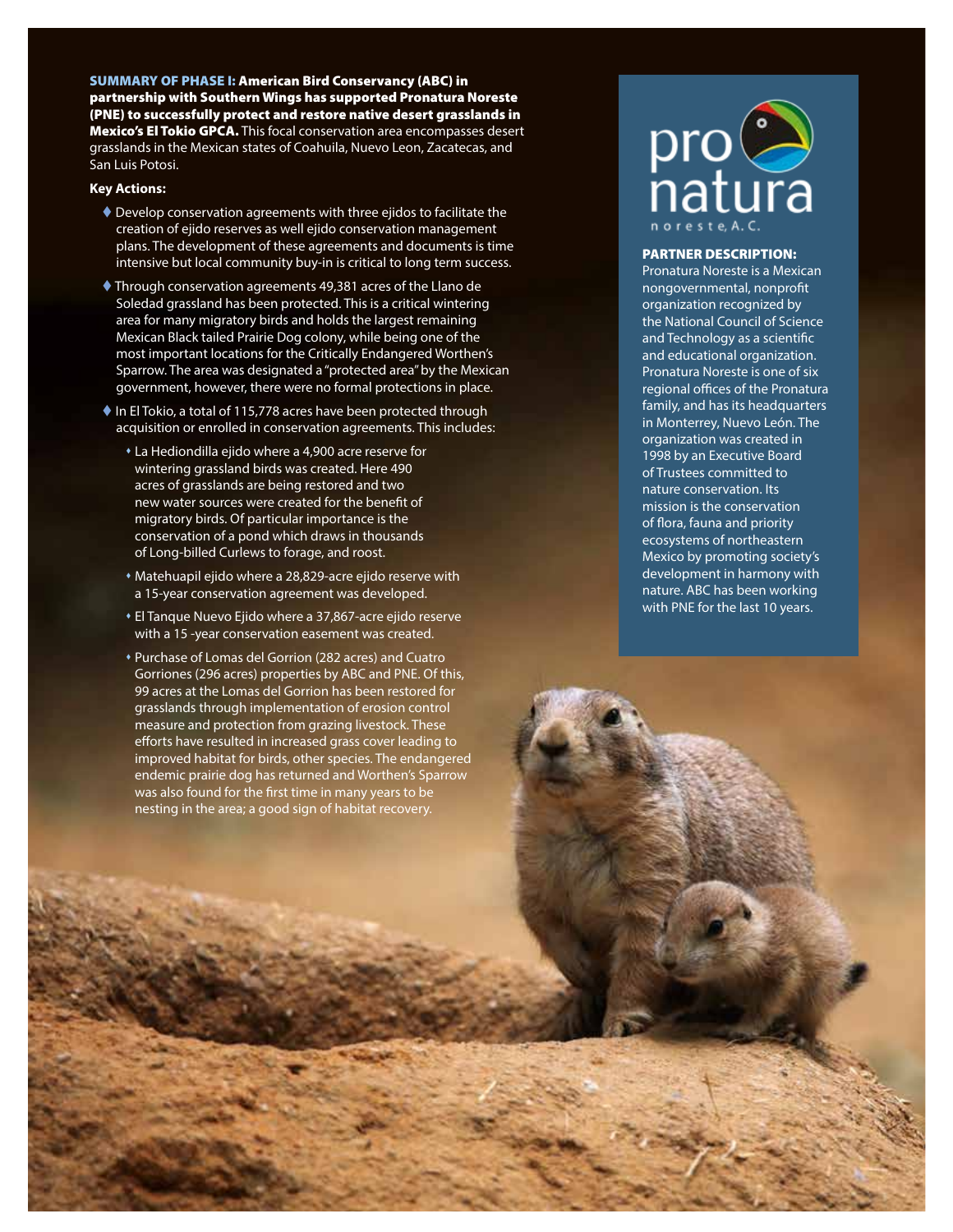### SPECIES OF CONSERVATION CONCERN:

**Mountain Plover Upland Sandpiper Long-billed Curlew Baird's Sparrow Sprague's Pipit Chestnut-collared Longspur Swainson's Hawk** (stopover site) **Ferruginous Hawk** Golden Eagle Aplomado Falcon Prairie Falcon Burrowing Owl **Loggerhead Shrike** Botteri's Sparrow

Worthern's Sparrow Grasshopper Sparrow Vesper Sparrow **Lark Bunting** Mccown's Longspur (Lillian's) Eastern Meadowlark Western Meadowlark Cassin's Sparrow Scaled Quail Northern Harrier Mexican Black tailed Prairie Dog Proghorn

**Bold** = priority